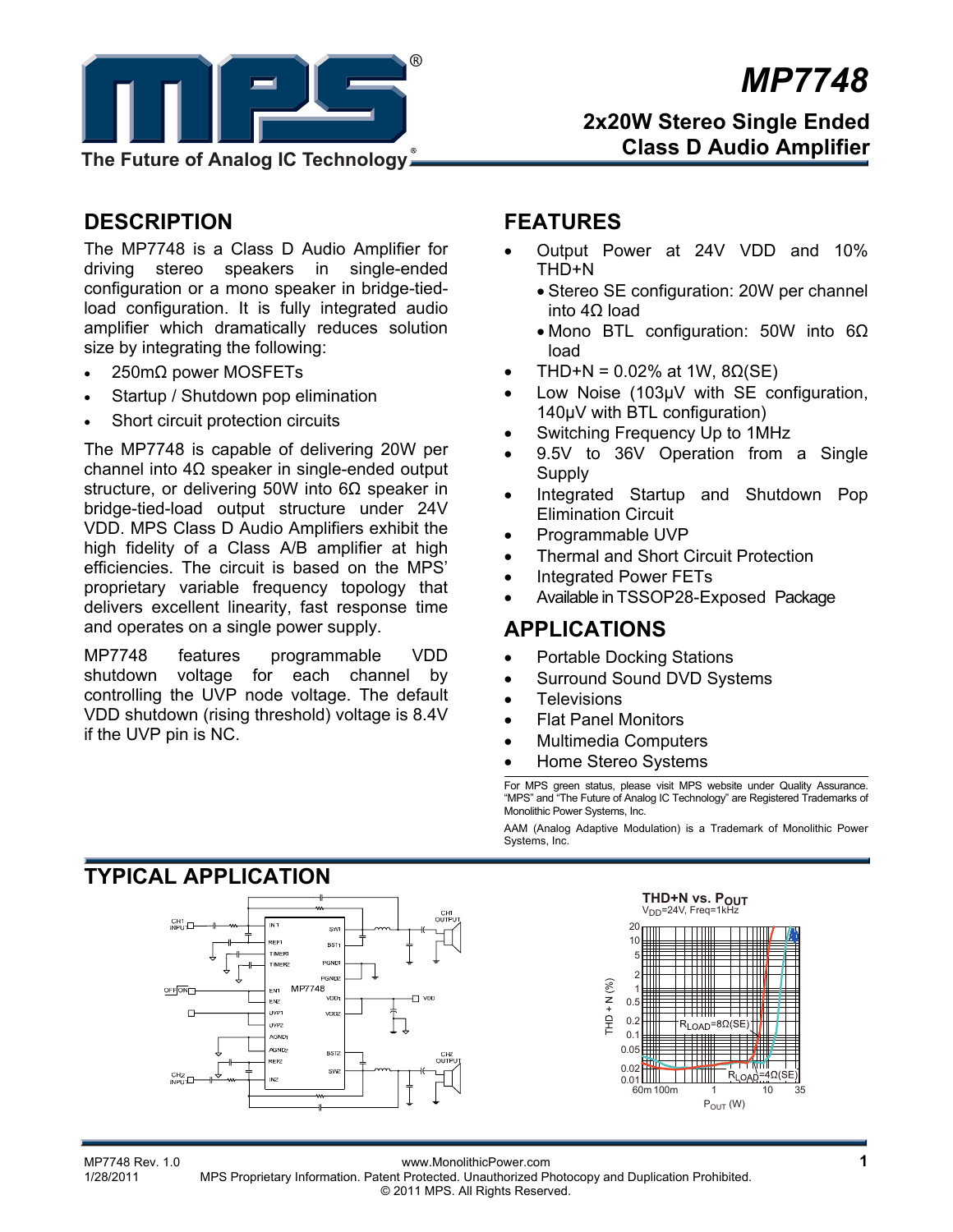

### **ORDERING INFORMATION**

| <b>Part Number*</b> | Package | Top Marking     | Free Air Temperature $(T_A)$ |  |
|---------------------|---------|-----------------|------------------------------|--|
| <b>MP7748DF</b>     | SSOP28F | <b>MP7748DF</b> | -40°C to +85°C               |  |

\* For Tape & Reel, add suffix –Z (e.g. MP7748DF–Z). For RoHS compliant packaging, add suffix –LF (e.g. MP7748DF–LF–Z)



# **ABSOLUTE MAXIMUM RATINGS (1)**

| BS Voltage $V_{SW}$ – 0.3V to $V_{SW}$ + 6.5V             |                      |
|-----------------------------------------------------------|----------------------|
|                                                           |                      |
|                                                           |                      |
|                                                           |                      |
| Continuous Power Dissipation $(T_A = +25^{\circ}C)^{(2)}$ |                      |
|                                                           |                      |
|                                                           |                      |
|                                                           |                      |
| Storage Temperature -65°C to +150°C                       |                      |
|                                                           | $\sim$ $\sim$ $\sim$ |

### *Recommended Operating Conditions* **(3)**

| Supply Voltage V <sub>DD</sub> 9.5V to 36V |  |
|--------------------------------------------|--|
| Maximum Junction Temp. $(T_J)$ +125°C      |  |

### *Thermal Resistance* **(4)** *θJA θJC*

TSSOP28F .............................. 32 ....... 6 ........ °C

#### **Notes:**

- 1) Exceeding these ratings may damage the device.<br>2) The maximum allowable power dissipation is a
- The maximum allowable power dissipation is a function of the maximum junction temperature  $T_J$  (MAX), the junction-toambient thermal resistance  $\theta_{JA}$ , and the ambient temperature  $T_A$ . The maximum allowable continuous power dissipation at any ambient temperature is calculated by PD  $(MAX)$  =  $(T_J(MAX)-T_A)/\theta_{JA}$ . Exceeding the maximum allowable power dissipation will cause excessive die temperature, and the regulator will go into thermal shutdown. Internal thermal shutdown circuitry protects the device from permanent damage.
- 3) The device is not guaranteed to function outside of its operating conditions.
- 4) Measured on JESD51-7, 4-layer PCB.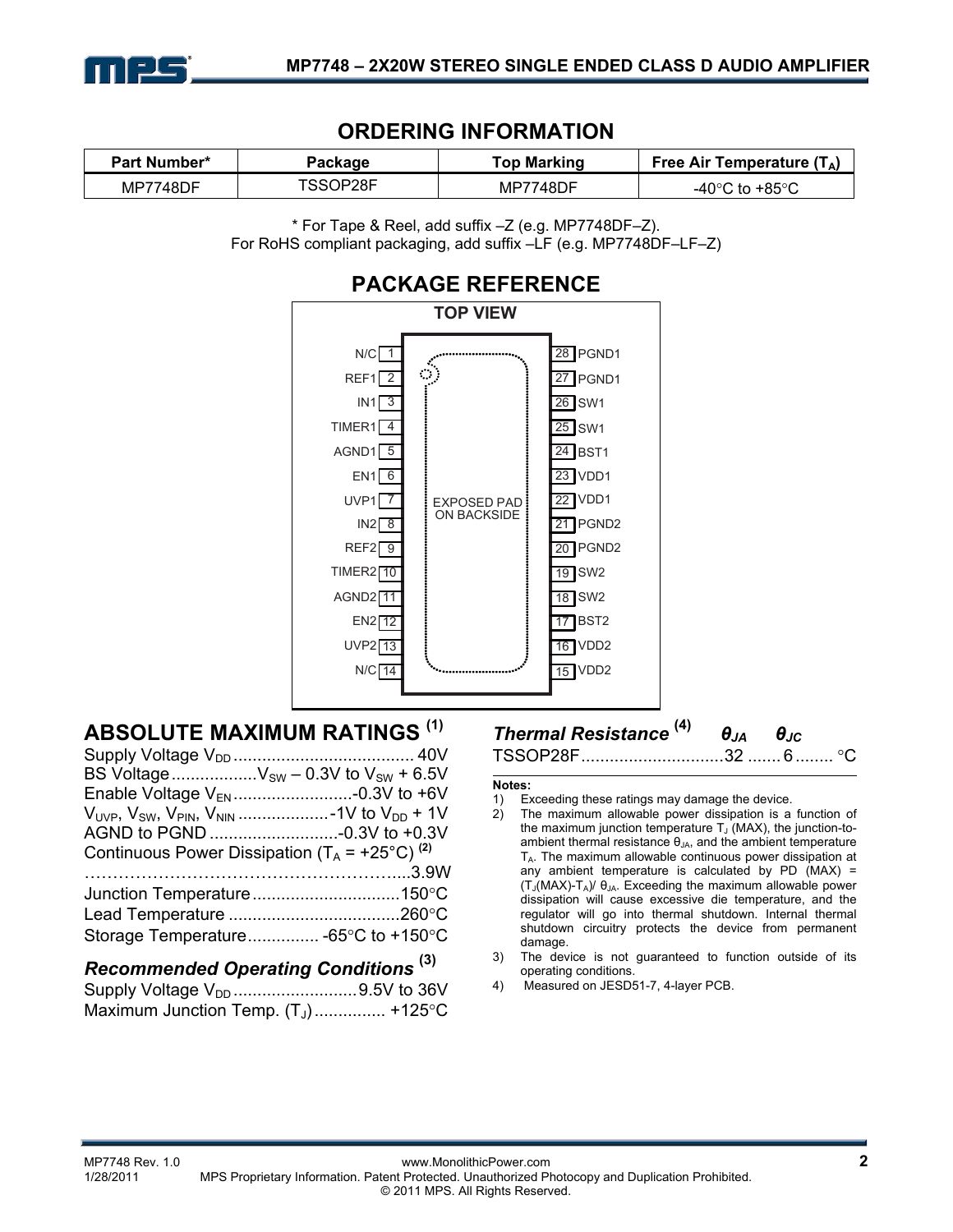# **ELECTRICAL CHARACTERISTICS (5, 6)**

### $V_{DD}$  = 24V,  $V_{EN}$  = 5V,  $T_A$  = +25°C, unless otherwise noted.

| <b>Parameters</b>                                        | Symbol           | <b>Condition</b>             | Min | <b>Typ</b> | <b>Max</b> | <b>Units</b>    |
|----------------------------------------------------------|------------------|------------------------------|-----|------------|------------|-----------------|
| <b>Supply Current</b>                                    |                  |                              |     |            |            |                 |
| <b>Standby Current</b>                                   |                  | $V_{EN}$ = 0V, NIN=PIN=Float |     | 140        |            | μA              |
| <b>Quiescent Current</b>                                 | Ιo               | SW=Low                       |     | 3          | 6          | mA              |
| <b>Output Drivers</b>                                    |                  |                              |     |            |            |                 |
| SW On Resistance                                         |                  | Sourcing and Sinking         |     | 0.25       |            | Ω               |
| <b>Short Circuit Current</b>                             |                  | Sourcing and Sinking         |     | 4.5        |            | A               |
| <b>Inputs</b>                                            |                  |                              |     |            |            |                 |
| EN Enable Threshold Voltage                              |                  | $V_{EN}$ Rising              |     | 1.4        | 2.0        | V               |
|                                                          |                  | V <sub>EN</sub> Falling      | 0.4 | 1.0        |            | V               |
| <b>EN Enable Input Current</b>                           |                  | $V_{EN}$ = 5V                |     | 5          |            | μA              |
| External<br>Undervoltage<br>Detection                    | $V_{\text{UVP}}$ |                              |     | 4          |            | $\vee$          |
| External<br>Undervoltage<br>Detection Hysteresis Voltage | $V_{Hys}$        |                              |     | 0.3        |            | V               |
| <b>Thermal Shutdown</b>                                  |                  |                              |     |            |            |                 |
| <b>Thermal Shutdown Trip Point</b>                       |                  | T <sub>J</sub> Rising        |     | 150        |            | $\rm ^{\circ}C$ |
| <b>Thermal Shutdown Hysteresis</b>                       |                  |                              |     | 30         |            | $^{\circ}C$     |

**Note:** 

5) The device is not guaranteed to function outside its operating rating.

6) Electrical Characteristics are for the IC only with no external components except bypass capacitors.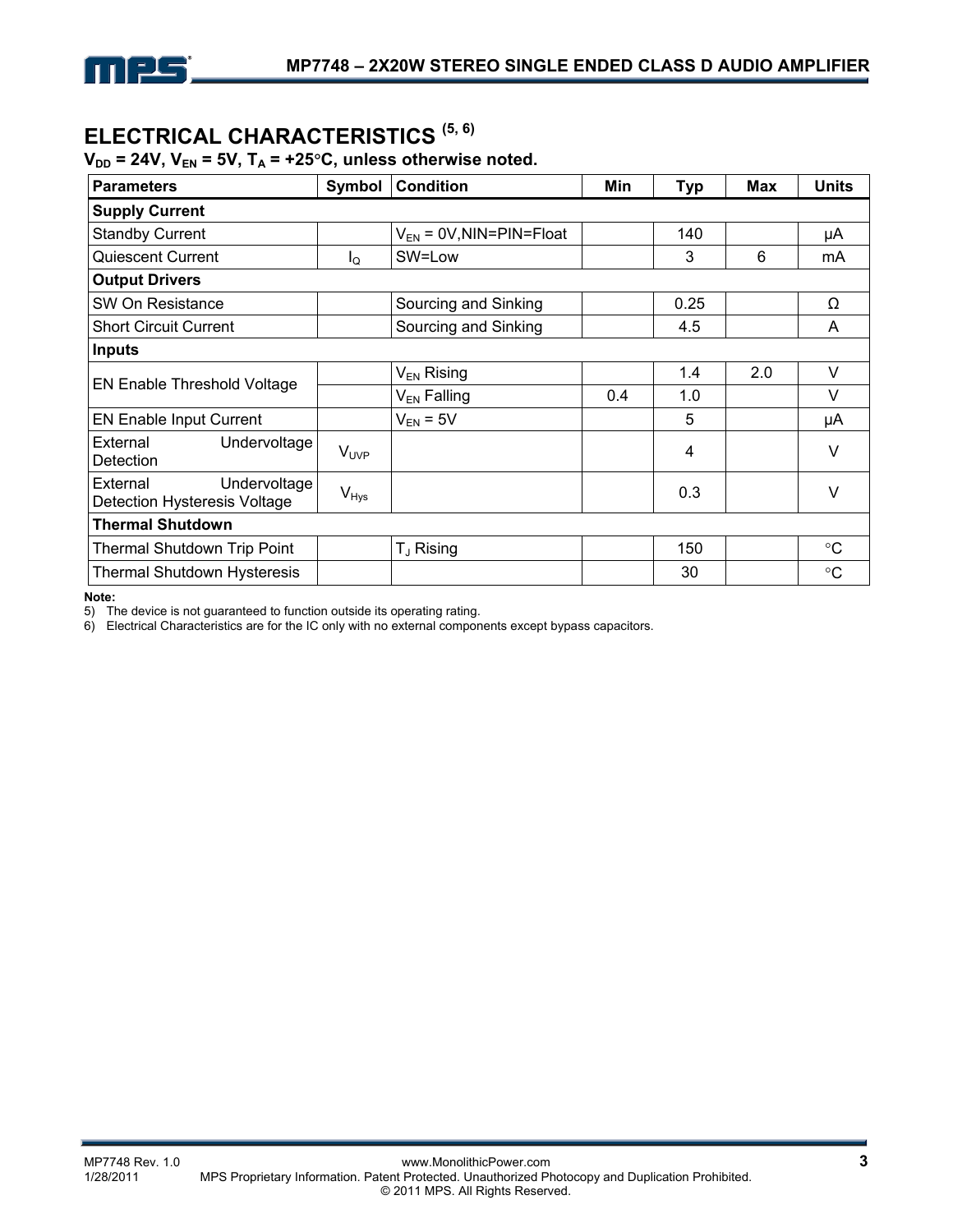

## **OPERATING SPECIFICATIONS**

Circuit of figure 5, single-ended output configuration,  $V_{DD} = 24V$ , Gain=8.25V/V,  $V_{EN} = 5V$ , T<sub>A</sub> = **+25**°**C, unless otherwise noted.** 

| <b>Parameters</b>       | Symbol | <b>Condition</b>                                                     |             | Min  | <b>Typ</b> | <b>Max</b>    | Units      |
|-------------------------|--------|----------------------------------------------------------------------|-------------|------|------------|---------------|------------|
| <b>Standby Current</b>  |        | $V_{FN} = 0V$                                                        |             |      | 180        |               | μA         |
| Quiescent Current       |        | Switching, no load                                                   |             |      | 26         |               | mA         |
|                         |        | $f = 1$ kHz, THD+N = 10%, 4 $\Omega$ Load                            |             |      | 19.3       |               | W          |
| Power Output            |        | $f = 1$ kHz, THD+N = 10%, 8 $\Omega$ Load                            |             | 10.6 |            | W             |            |
| THD+ Noise              |        | $P_{OUT}$ = 1W, f = 1kHz, 4 $\Omega$ Load                            |             |      | 0.02       |               | $\%$       |
|                         |        | $P_{OUT}$ = 1W, f = 1kHz, 8 $\Omega$ Load                            |             | 0.02 |            | $\frac{0}{0}$ |            |
|                         |        | f = 1kHz, $P_{OUT}$ = 19.3W, 4 $\Omega$ Load                         |             | 91   |            | $\%$          |            |
| Efficiency              |        | f = 1kHz, $P_{OUT}$ = 10.6W, 8 $\Omega$ Load                         |             | 96   |            | %             |            |
| Maximum Power Bandwidth |        |                                                                      |             |      | 20         |               | <b>kHz</b> |
| Dynamic Range           |        |                                                                      |             |      | 97         |               | dB         |
| Noise Floor             |        | A-Weighted                                                           |             |      | 103        |               | μV         |
| Power Supply Rejection  |        | $V_{CC}$ =24 $V$ ,<br>Gain=8.25V/V,<br>$V_{RIPPLE} = 200$ m $V_{PP}$ | $f = 1kHz$  |      | $-59$      |               | dB         |
|                         |        | $C_R = 100 \mu F$                                                    | $f = 217Hz$ |      | -59        |               | dB         |

Circuit of figure 6, bridge-tied-load output configuration,  $V_{DD} = 24V$ , Gain=15V/V,  $V_{EN} = 5V$ , T<sub>A</sub> = **+25**°**C, unless otherwise noted.** 

| <b>Parameters</b>       | Symbol | <b>Condition</b>                                                 |              | Min  | <b>Typ</b> | Max           | <b>Units</b> |
|-------------------------|--------|------------------------------------------------------------------|--------------|------|------------|---------------|--------------|
| <b>Standby Current</b>  |        | VEN = 0V                                                         |              |      | 180        |               | μA           |
| Quiescent Current       |        | Switching, no load                                               |              |      | 26         |               | mA.          |
|                         |        | $f = 1$ kHz, THD+N = 10%, 6 $\Omega$ Load                        |              |      | 50         |               | W            |
| Power Output            |        | $f = 1$ kHz, THD+N = 10%, 8 $\Omega$ Load                        |              |      | 40         |               | W            |
|                         |        | $P_{OUT}$ = 1W, f = 1kHz, 6 $\Omega$ Load                        |              |      | 0.04       |               | $\%$         |
| THD+ Noise              |        | $P_{\text{OUT}}$ = 1W, f = 1kHz, 8 $\Omega$ Load                 |              | 0.03 |            | $\%$          |              |
|                         |        | f = 1kHz, $P_{OUT}$ = 50W, 6 $\Omega$ Load                       |              | 91   |            | $\frac{0}{0}$ |              |
| Efficiency              |        | f = 1kHz, $P_{OUT}$ = 40W, 8 $\Omega$ Load                       |              | 94   |            | $\%$          |              |
| Maximum Power Bandwidth |        |                                                                  |              |      | 20         |               | kHz          |
| Dynamic Range           |        |                                                                  |              |      | 107        |               | dB           |
| Noise Floor             |        | A-Weighted                                                       |              |      | 140        |               | μV           |
| Power Supply Rejection  |        | $V_{CC} = 24V$ ,<br>Gain=15V/V,<br>$V_{RIPPIF} = 200$ m $V_{PP}$ | $f = 1kHz$   |      | -60        |               | dB           |
|                         |        |                                                                  | $f = 217$ Hz |      | -60        |               | dB           |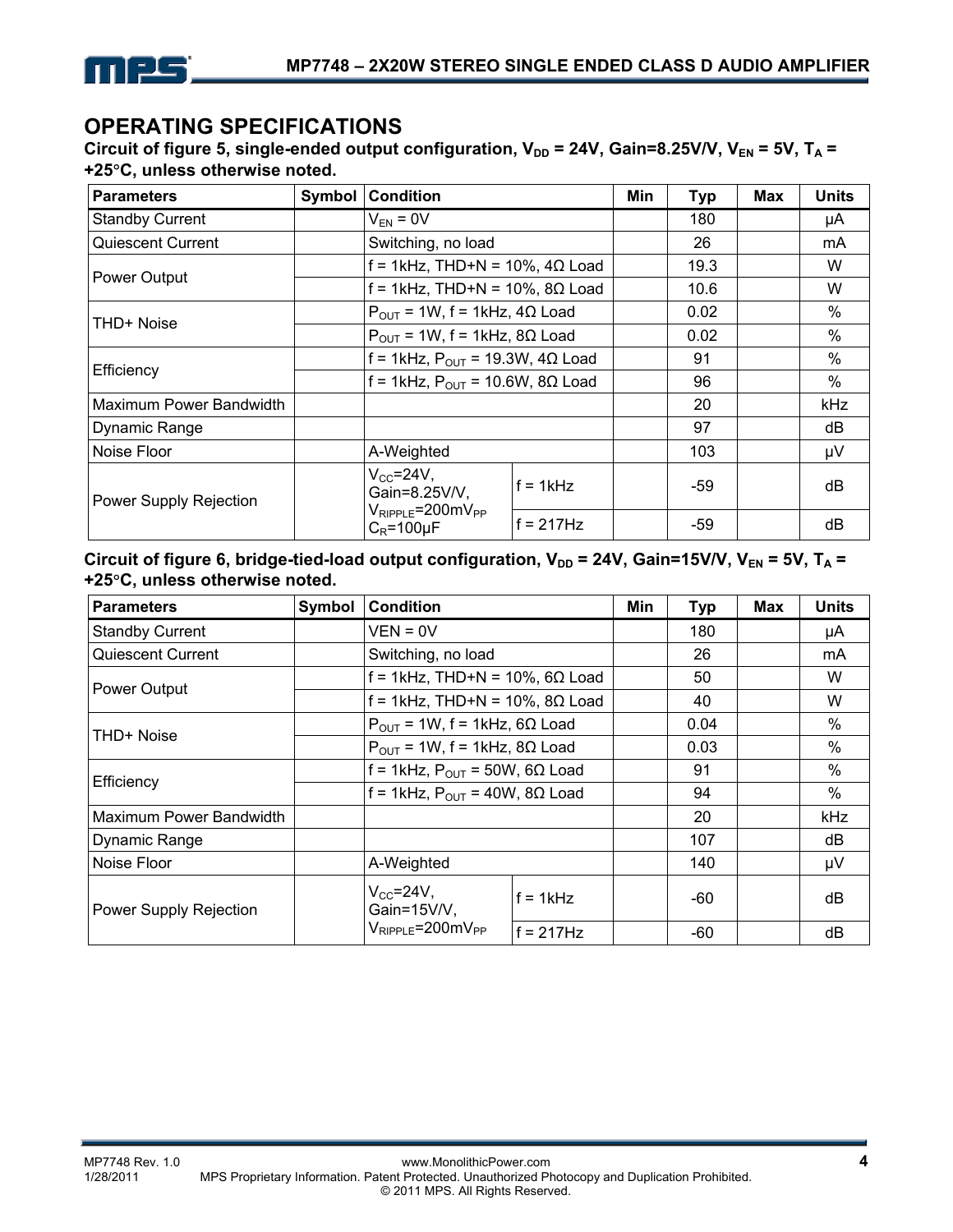

# **PIN FUNCTIONS**

| Pin#           | <b>Name</b>       | <b>Description</b>                                                                                                                                                      |
|----------------|-------------------|-------------------------------------------------------------------------------------------------------------------------------------------------------------------------|
| 1, 14          | N/C               | Not connected internally                                                                                                                                                |
| $\overline{2}$ | REF1              | Internal analog reference (VDD/2) for Amplifier 1. For SE configuration, connect a bypass<br>capacitor from REF1 to AGND (10µF).                                        |
| 3              | IN <sub>1</sub>   | Inverting input for amplifier 1.                                                                                                                                        |
| 4              | TIMER1            | Internal timer input for Amplifier 1. Connect a capacitor from TIMER1 to AGND (2.2 $\mu$ F) to<br>set the internal timer for startup pop elimination.                   |
| 5              | AGND1             | Analog ground for Amplifier 1. Connect AGND1 to AGND2. Connect PGND to AGND at a<br>single point.                                                                       |
| 6              | EN <sub>1</sub>   | Enable input for Amplifier 1. Drive EN1 high to turn on the Amplifier 1, low to turn it off.                                                                            |
| $\overline{7}$ | UVP1              | Under-voltage protection reference input for Amplifier 1. Connect UVP1 to UVP2.                                                                                         |
| 8              | IN <sub>2</sub>   | Inverting input for amplifier 2.                                                                                                                                        |
| 9              | REF <sub>2</sub>  | Internal analog reference (VDD/2) for Amplifier 2. For SE configuration, connect a bypass<br>capacitor from REF2 to AGND (10µF).                                        |
| 10             | TIMER2            | Internal timer input for Amplifier 2. Connect a capacitor from TIMER2 to AGND (2.2uF) to<br>set the internal timer for startup pop elimination.                         |
| 11             | AGND <sub>2</sub> | Analog ground for Amplifier 2. Connect AGND2 to AGND1. Connect PGND to AGND at a<br>single point.                                                                       |
| 12             | EN <sub>2</sub>   | Enable input for Amplifier 2. Drive EN2 high to turn on the Amplifier 2, low to turn it off.                                                                            |
| 13             | UVP <sub>2</sub>  | Under-voltage protection reference input for Amplifier 2. Connect UVP2 to UVP1.                                                                                         |
| 15, 16         | VDD <sub>2</sub>  | Power supply input for Amplifier 2. Bypass VDD2 to PGND2 with a 1µF X7R capacitor (in<br>addition to the main bulk capacitor), placed close to the VDD2 and PGND2 pins. |
| 17             | BST <sub>2</sub>  | High-side MOSFET bootstrap input for Amplifier 2. A capacitor from BST2 to SW2<br>supplies the gate drive current to the internal high-side MOSFET.                     |
| 18, 19         | SW <sub>2</sub>   | Switched power output for Amplifier 2.                                                                                                                                  |
| 20, 21         | PGND <sub>2</sub> | Power ground for Amplifier 2. Connect PGND2 to PGND1. Connect PGND to AGND at a<br>single point.                                                                        |
| 22, 23         | VDD1              | Power supply input for Amplifier 1. Bypass VDD1 to PGND1 with a 1µF X7R capacitor (in<br>addition to the main bulk capacitor), placed close to the VDD1 and PGND1 pins. |
| 24             | BST1              | High-side MOSFET bootstrap input for Amplifier 1. A capacitor from BST1 to SW1<br>supplies the gate drive current to the internal high-side MOSFET.                     |
| 25, 26         | SW1               | Switched power output for Amplifier 1.                                                                                                                                  |
| 27, 28         | PGND1             | Power ground for Amplifier 1. Connect PGND1 to PGND2. Connect PGND to AGND at a<br>single point.                                                                        |
|                | Exposed<br>Pad    | Connect exposed pad to GND plane for proper thermal performance.                                                                                                        |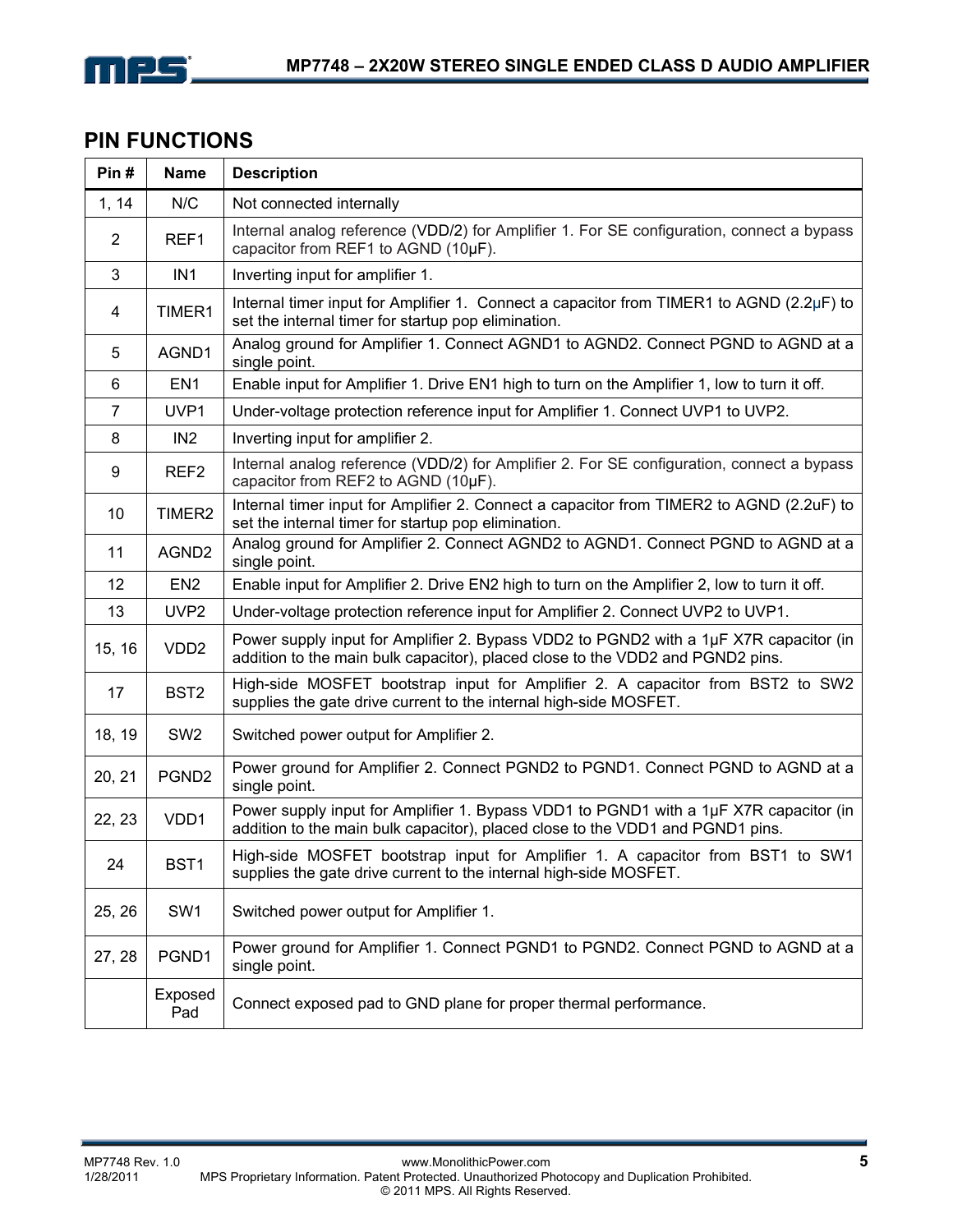

### **TYPICAL PERFORMANCE CURVES**

Circuit of Figure 5, single-ended output configuration,  $V_{DD}$ =24V,  $V_{EN}$ =5V,  $A_V$ =8.25V/V,  $T_A$  = +25°C, **unless otherwise noted.** 

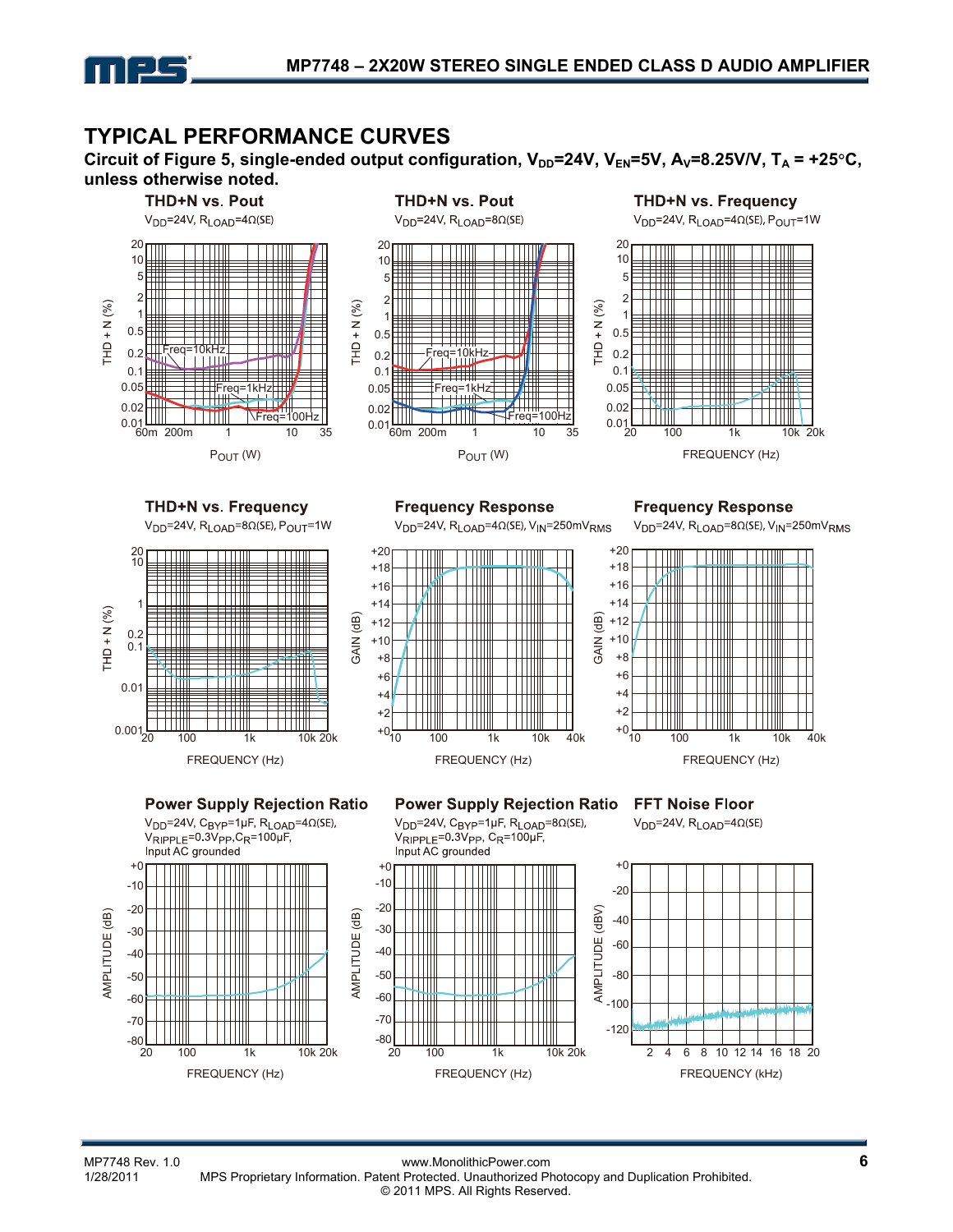

### **TYPICAL PERFORMANCE CURVES (continued)**

Circuit of Figure 5, single-ended output configuration,  $V_{DD}=24V$ ,  $V_{EN}=5V$ ,  $A_V=8.25V/V$ ,  $T_A = +25°C$ , **unless otherwise noted.** 



 $V<sub>DD</sub> = 24V,$ Input Signal Frequency=1kHz

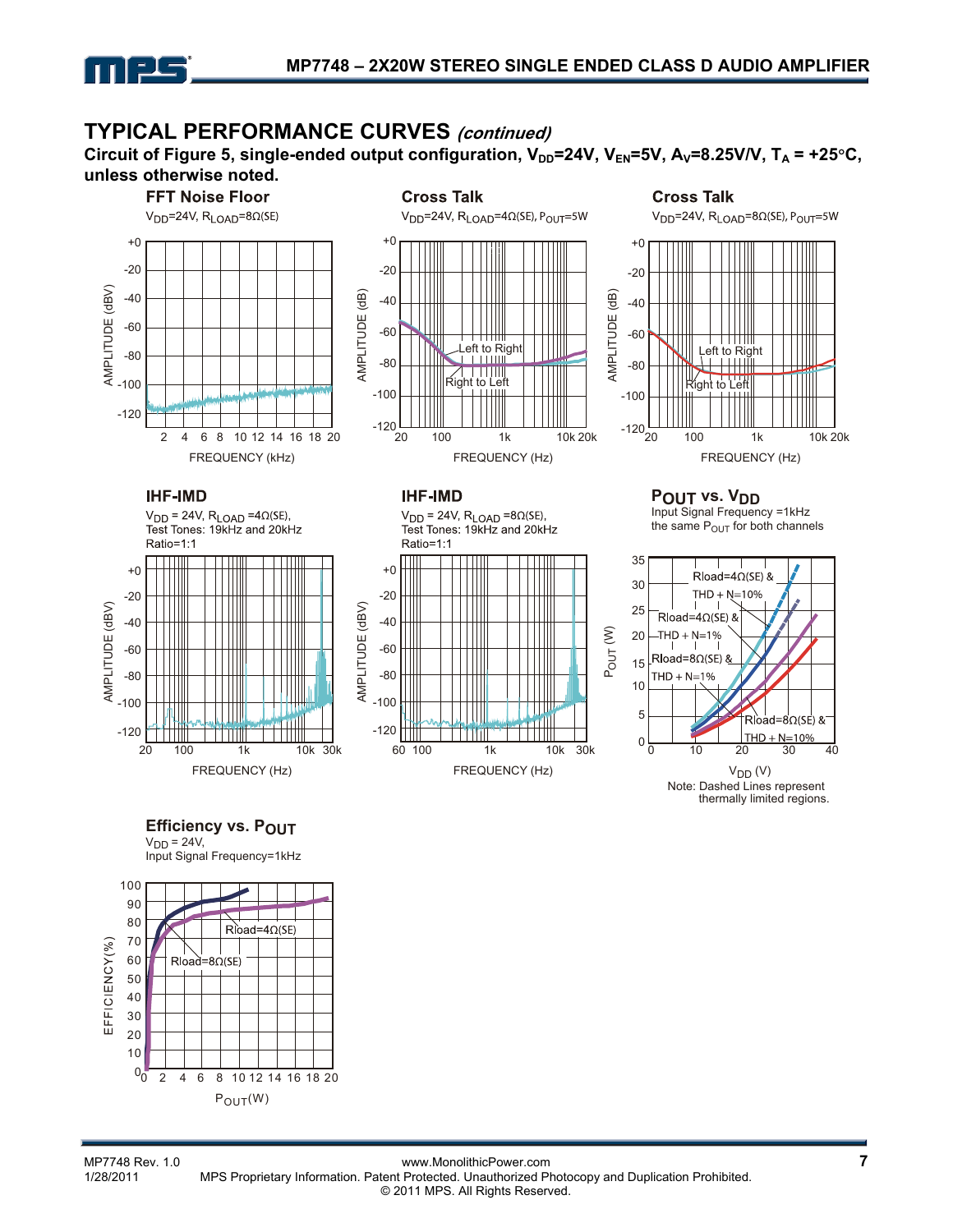

### **TYPICAL PERFORMANCE CURVES (continued)**

Circuit of Figure 6, BTL output configuration,  $V_{DD}=24V$ ,  $V_{EN}=5V$ ,  $A_V=15V/V$ ,  $T_A = +25°C$ , unless **otherwise noted.** 

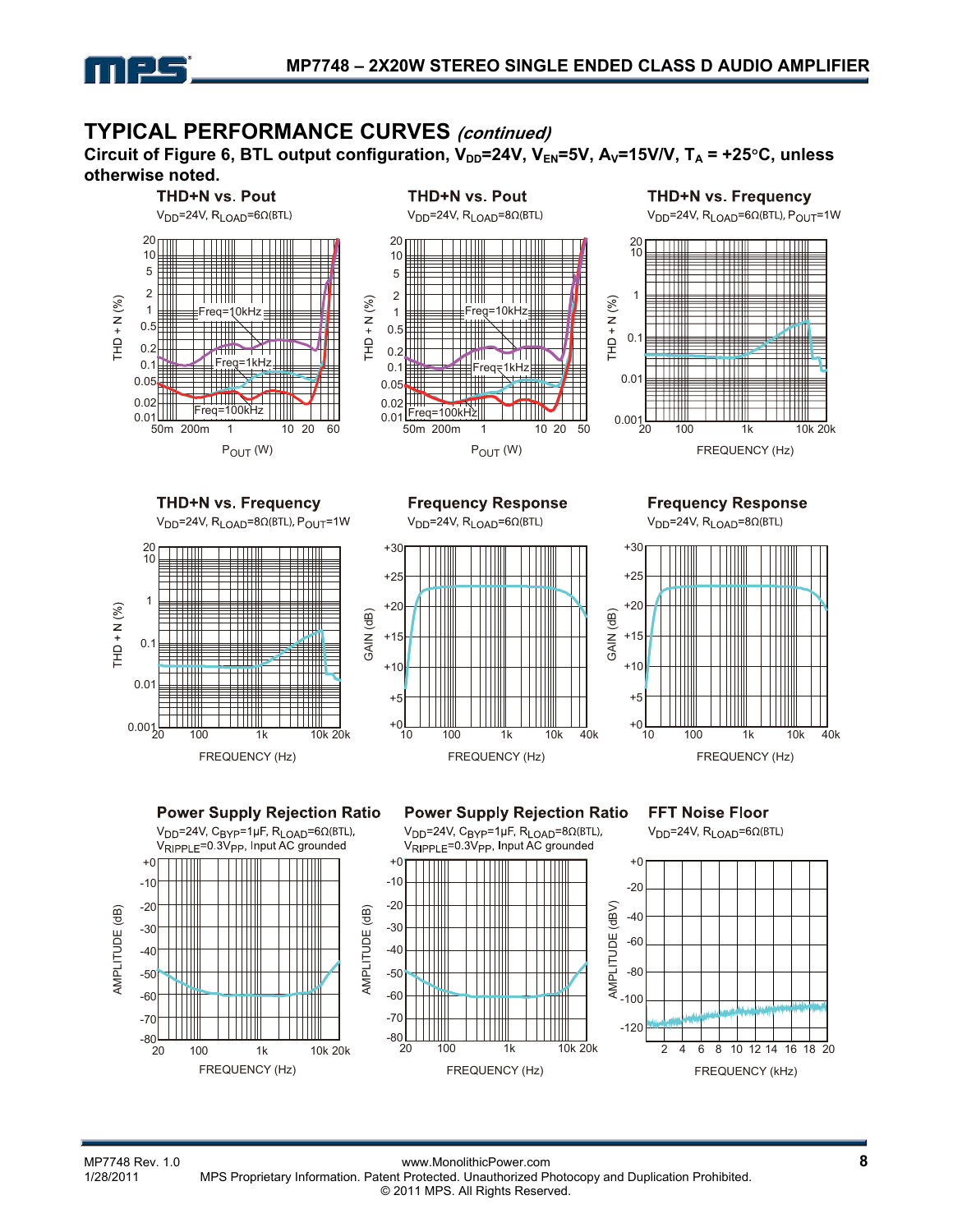

### **TYPICAL PERFORMANCE CURVES (continued)**

Circuit of Figure 6, BTL output configuration,  $V_{DD}$ =24V,  $V_{EN}$ =5V,  $A_V$ =15V/V,  $T_A$  = +25°C, unless **otherwise noted.** 

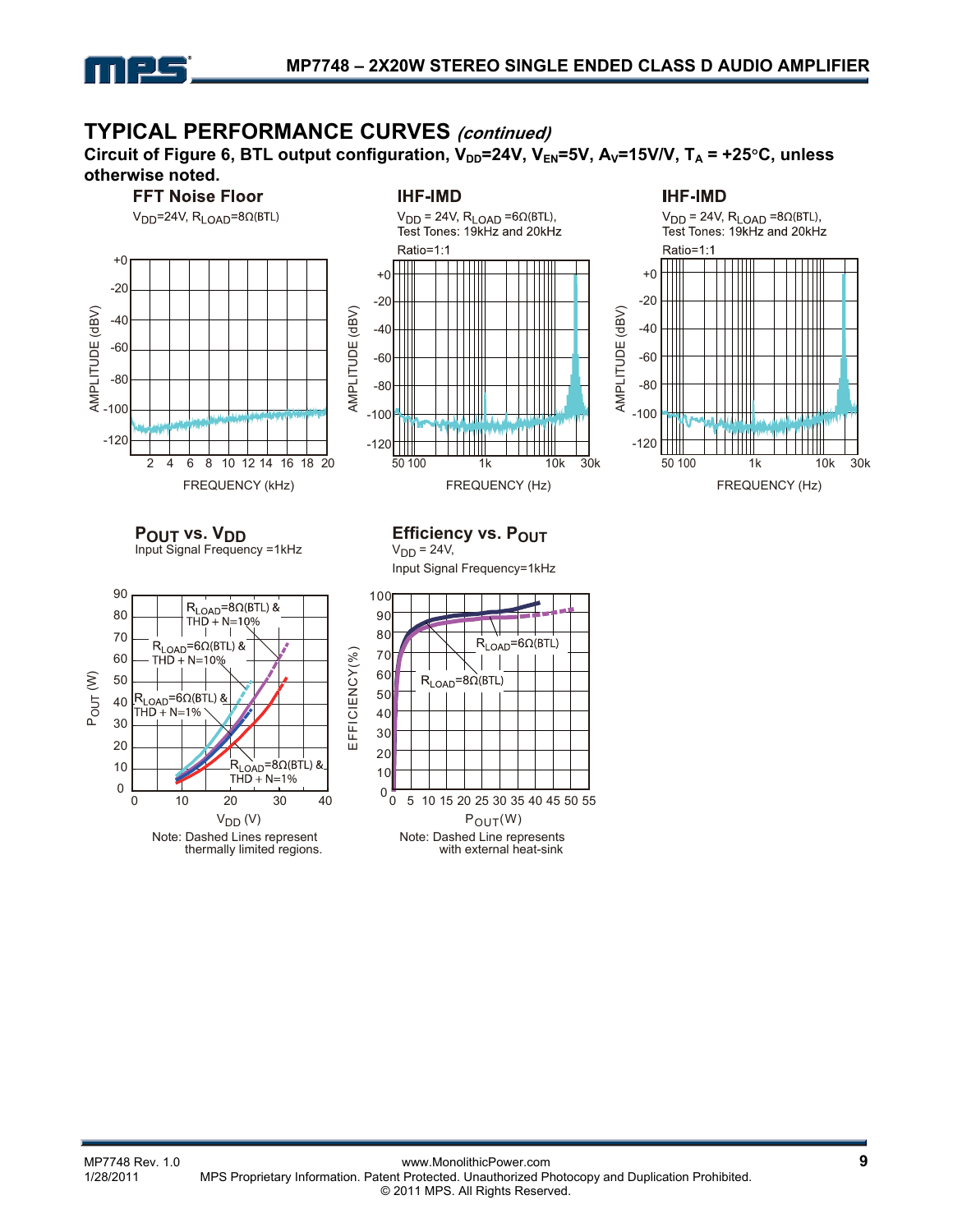

### **BLOCK DIAGRAM**

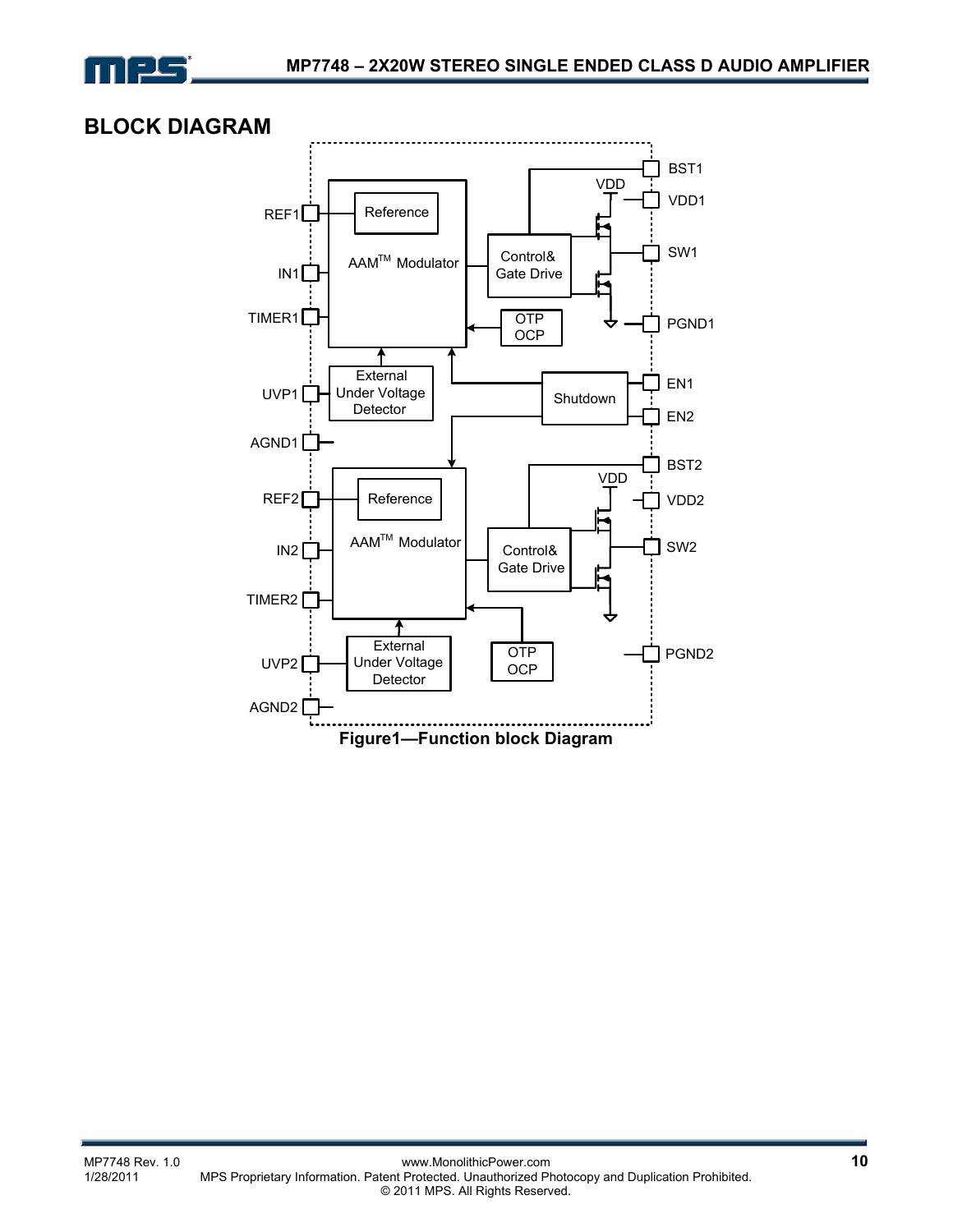

### **OPERATION**

The MP7748 is a Class D Audio Amplifier for driving stereo speakers in single-ended configuration or a mono speaker in bridge-tiedload configuration. It uses the Monolithic Power Systems patented Analog Adaptive Modulation<sup>TM</sup> to convert the audio input signal into pulses. These pulses drive an internal highcurrent output stage and, when filtered through an external inductor-capacitor filter, reproduce the input signal across the load. Because of the switching Class D output stage, power dissipation in the amplifier is drastically reduced when compared to Class A, B or A/B amplifiers while maintaining high fidelity and low distortion.

REF1/2 are the positive inputs of the two amplifiers. They are set to half the DC power supply input voltage  $(V_{DD}/2)$  by the internal circuit. The input capacitor  $C_{\text{IN}}$  couple the AC signal at the input.

The amplifier voltage gain is set by the combination of the input resister  $R_{IN1/2}$  and the feedback resistor  $R_{FBA/2}$  and is calculated by the equation:

$$
AV = \frac{-R_{FB}}{R_{IN}}
$$

The MP7748 includes four high-power MOSFETs wherein for each channel the output driver stage uses two 250mΩ N-channel MOSFETs to deliver the pulses to the LC output filter which in turn drives the load. To fully enhance the high-side MOSFET, the gate is driven to a voltage higher than the source by the bootstrap capacitor between SW and BS. While the output is driven low, the bootstrap capacitor is charged from  $V_{DD}$  through an internal circuit on the MP7748. The gate of the high-side MOSFET is driven high from the voltage at BS, forcing the MOSFET gate to a voltage higher than  $V_{DD}$  and allowing the MOSFET to fully turn on, reducing power loss in the amplifier.

### **Pop Elimination**

The MP7748 integrates a source current function to charge the AC coupling capacitor  $C<sub>OUT1/2</sub>$  for the SE output configuration and  $C<sub>IN1/2</sub>$ at the start up moment. The start up source current slew rate is adjustable by selecting

different capacitance of timer capacitor  $C<sub>TIMER1/2</sub>$ . The larger the capacitance of the timer capacitor is, the smaller the start up current slew rate is. The recommended 2.2µF timer capacitor results in a start up current slew rate of approximately 20mA/350ms which would help to minimize the turn on pop.

After driving EN pin low, output SW will be set to high impedance immediately which would help to eliminate the turn off pop.

### **Short Circuit/Overload Protection**

The MP7748 has internal overload and short circuit protection. The currents in both the highside and low-side MOSFETs are measured and if the current exceeds the 4.5A short circuit current limit, both MOSFETs are turned off. The MP7748 then restarts with the same power up sequence that is used for normal starting to prevent a pop from occurring after a short circuit condition is removed.

#### **Enable Function**

The MP7748 EN input is an active high enable control. To enable the MP7748, drive EN with a 2.0V or higher voltage. To disable the amplifier, drive it below 0.4V. While the MP7748 is disabled, the VDD operating current is less than 140µA and the output driver MOSFETs are turned off.

### **Programmable UVP**

MP7748 integrate programmable UVP function, which can be used to shutdown the MP7748 to escape the pop, by controlling the UVP node voltage. The corresponding circuit is shown in the followed figure 2. If the UVP pin is NC, the default VDD shutdown voltage (rising threshold) is 8.4V since there is internal voltage divided circuit. The VDD shutdown voltage can be flexibly adjusted by controlling UVP pin voltage The recommended VDD shutdown voltage is from 9.5V to power supply. As shown in the figure 2, if external resistor  $R_H$  and  $R_L$  is low enough (e.g. R<sub>H</sub>, R<sub>L</sub> < 50k $\Omega$ ) compared with internal 500kΩ and 550kΩ resistor, the VDD shutdown voltage (rising threshold) can be calculated by the equation: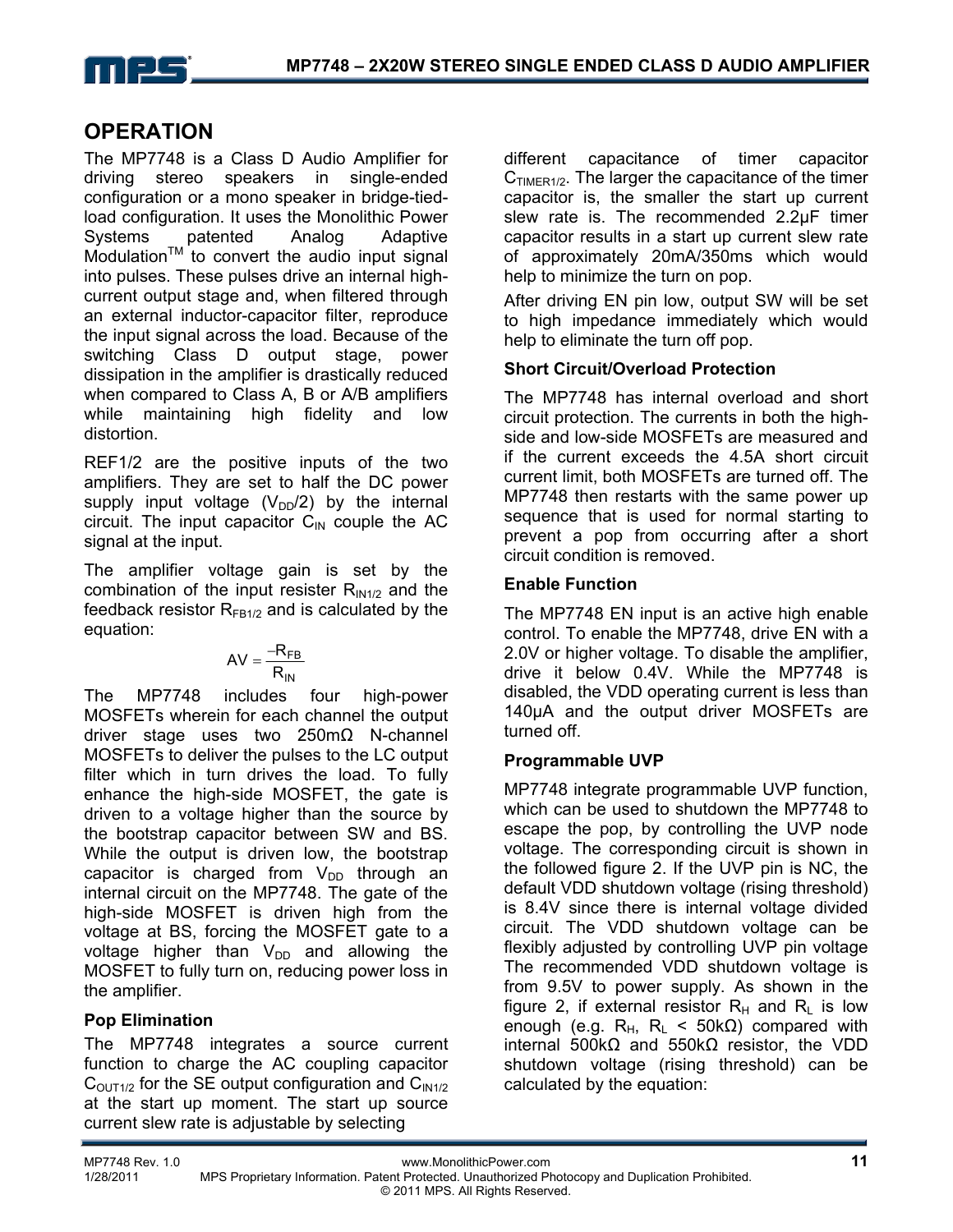

$$
V_{\text{VDD\_shutdown}} = 4 * \frac{(R_{\text{H}} + R_{\text{L}})}{R_{\text{L}}}
$$

The hysteresis voltage can be calculated by the equation:



**Figure 2—UVP block diagram**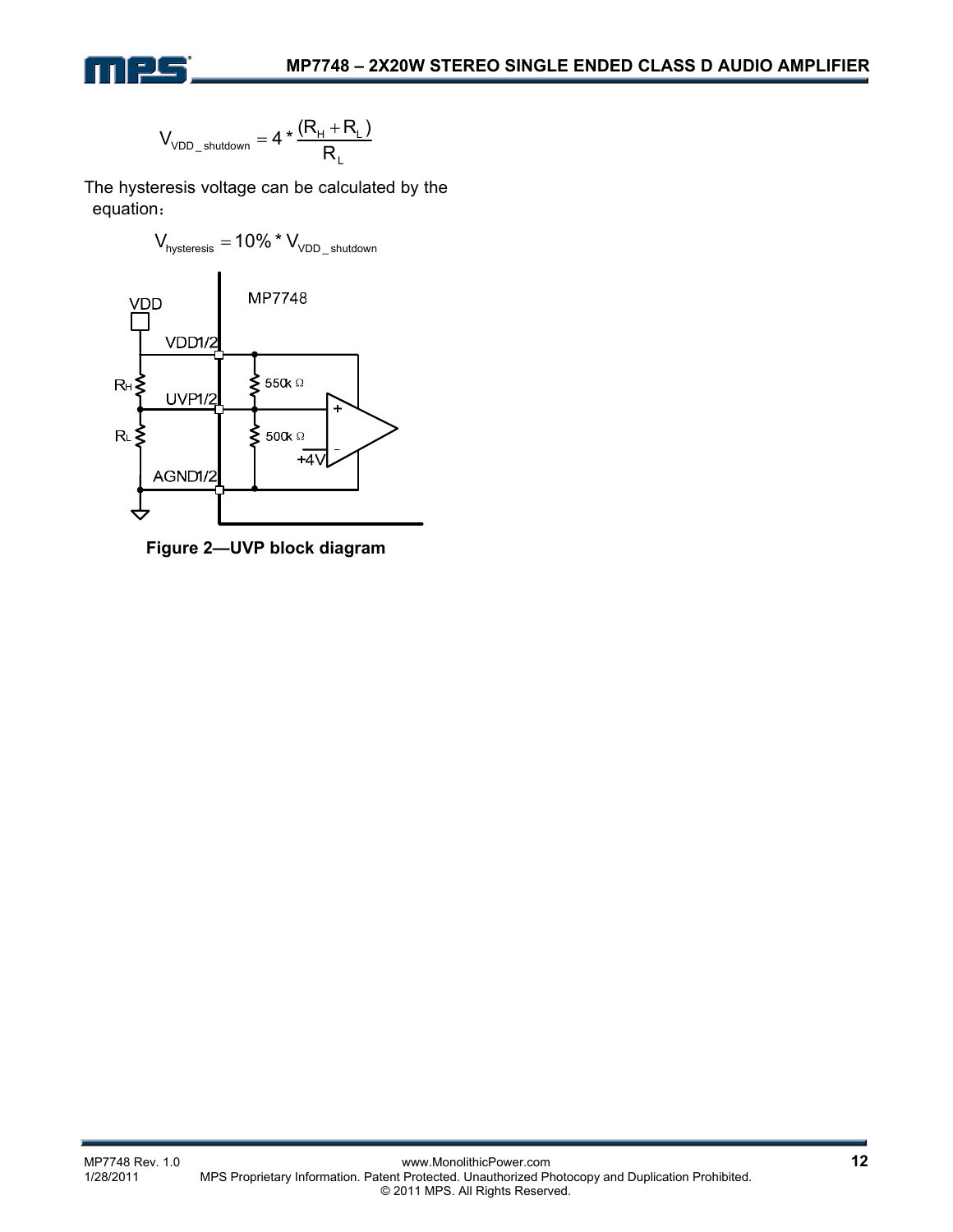# **APPLICATION INFORMATION**

#### **Component Selection**

The MP7748 uses a minimum number of external components to complete a stereo SE or mono BTL Class D audio amplifier. The circuit of Figure 3 (stereo SE application circuit) and figure 4 (mono BLT application circuit) are optimized for a 24V power supply. This circuit should be suitable for most applications, and use the following sections to determine how to customize the amplifier for a particular application.

#### **Setting the Voltage Gain**

The maximum output voltage swing is limited by the power supply. To achieve the maximum power out of the MP7748 amplifier, set the gain such that the maximum input signal results in the maximum output voltage swing.

For single-ended (SE) output configuration, the maximum output voltage  $V_{\text{OUT(PK)}}$  is  $V_{\text{DD}}/2$ . For bridge-tied-load (BTL) output configuration, the maximum output voltage  $V_{\text{OUT(PK)}}$  is  $V_{\text{DD}}$ . For a given input signal voltage, where  $V_{IN(PK)}$  is the peak input voltage, the maximum voltage gain is:

$$
A_V(MAX) = \frac{V_{\text{OUT(PK)}}}{V_{\text{IN(PK)}}}
$$

This voltage gain setting results in the peak output voltage approaching it's maximum for the maximum input signal. In some cases the amplifier is allowed to overdrive slightly, allowing the THD to increase at high power levels, and so a higher gain than  $A_V$  (max) is required.

#### **Setting the Switching Frequency**

The idle switching frequency (the switching frequency when no audio input is present) is a function of several variables: the supply voltage  $V_{DD}$ , the integral capacitor  $C_{INT}$  and the feedback resistor  $R_{FB}$ . Lower switching frequency results in more inductor ripple, causing more quiescent output voltage ripple and increasing the output noise and distortion. Higher switching frequencies result in more power loss. The optimum quiescent switching frequency is approximately 600kHz. When used to drive stereo speakers in single-ended configuration, it is recommended to set right channel idle switching frequency larger than left channel's

with 50k Hz difference by using different timing capacitor  $C_{INT}$ . For detailed please refer to the table 1 for recommended SE output configuration design, and table 2 for recommended BTL output configuration design.

| Gain<br>$V_{DD}$<br>$R_{\tiny{\sf FB}}$ |       | $R_{IN}$ | Left<br>channel |                           | <b>Right</b><br>channel |                           |                    |
|-----------------------------------------|-------|----------|-----------------|---------------------------|-------------------------|---------------------------|--------------------|
| (V)                                     | (V/V) | (kΩ)     | $(k\Omega)$     | C <sub>INT1</sub><br>(nF) | $F_{SW1}$<br>(kHz)      | C <sub>INT2</sub><br>(nF) | $F_{SW2}$<br>(kHz) |
| 12                                      | 5.6   | 56       | 10              | 4.7                       | 560                     | 3.3                       | 700                |
| 12                                      | 8.2   | 39       | 4.7             | 5.6                       | 620                     | 4.7                       | 700                |
| 12                                      | 12.0  | 56.4     | 4.7             | 4.7                       | 530                     | 3.3                       | 670                |
| 12                                      | 17.6  | 56.4     | 3.2             | 4.7                       | 530                     | 3.3                       | 670                |
| 12                                      | 25.5  | 56.4     | $2.2\,$         | 4.7                       | 530                     | 3.3                       | 670                |
| 12                                      | 30    | 60       | 2               | 4.7                       | 520                     | 3.3                       | 650                |
| 24                                      | 5.6   | 56       | 10              | 10                        | 540                     | 8.2                       | 650                |
| 24                                      | 8.2   | 82       | 10              | 5.6                       | 610                     | 4.7                       | 690                |
| 24                                      | 12.0  | 120      | 10              | 4.7                       | 530                     | 3.3                       | 660                |
| 24                                      | 17.4  | 82       | 4.7             | 5.6                       | 610                     | 4.7                       | 690                |
| 24                                      | 25.5  | 120      | 4.7             | 4.7                       | 530                     | 3.3                       | 660                |
| 24                                      | 30    | 120      | 4               | 4.7                       | 530                     | 3.3                       | 660                |

**Table 1—Switching Frequency Setting For SE Output Configuration**

| <b>Table 2 - Switching Frequency Setting For</b> |  |
|--------------------------------------------------|--|
| <b>BTL Output Configuration</b>                  |  |

| V <sub>DD</sub><br>(V) | Gain<br>(V/V) | $R_{FB}$<br>$(k\Omega)$ | $R_{IN}$<br>( $k\Omega$ ) | C <sub>INT1</sub><br>(nF) | F <sub>SW1</sub><br>(kHz) |
|------------------------|---------------|-------------------------|---------------------------|---------------------------|---------------------------|
| 12                     | 10            | 100                     | 10                        | 3.9                       | 400                       |
| 12                     | 20            | 100                     | 5                         | 3.3                       | 400                       |
| 12                     | 30            | 121                     | 4.02                      | 2.7                       | 400                       |
| 24                     | 10            | 100                     | 10                        | 3.9                       | 580                       |
| 24                     | 20            | 121                     | 6.04                      | 3.9                       | 480                       |
| 24                     | 30            | 121                     | 4.02                      | 3.9                       | 480                       |
| 32                     | 10            | 100                     | 10                        | 4.7                       | 580                       |
| 32                     | 20            | 121                     | 6.04                      | 3.9                       | 560                       |
| 32                     | 30            | 162                     | 5.36                      | 3.3                       | 500                       |

MP7748 Rev. 1.0 www.MonolithicPower.com **13** MPS Proprietary Information. Patent Protected. Unauthorized Photocopy and Duplication Prohibited. © 2011 MPS. All Rights Reserved.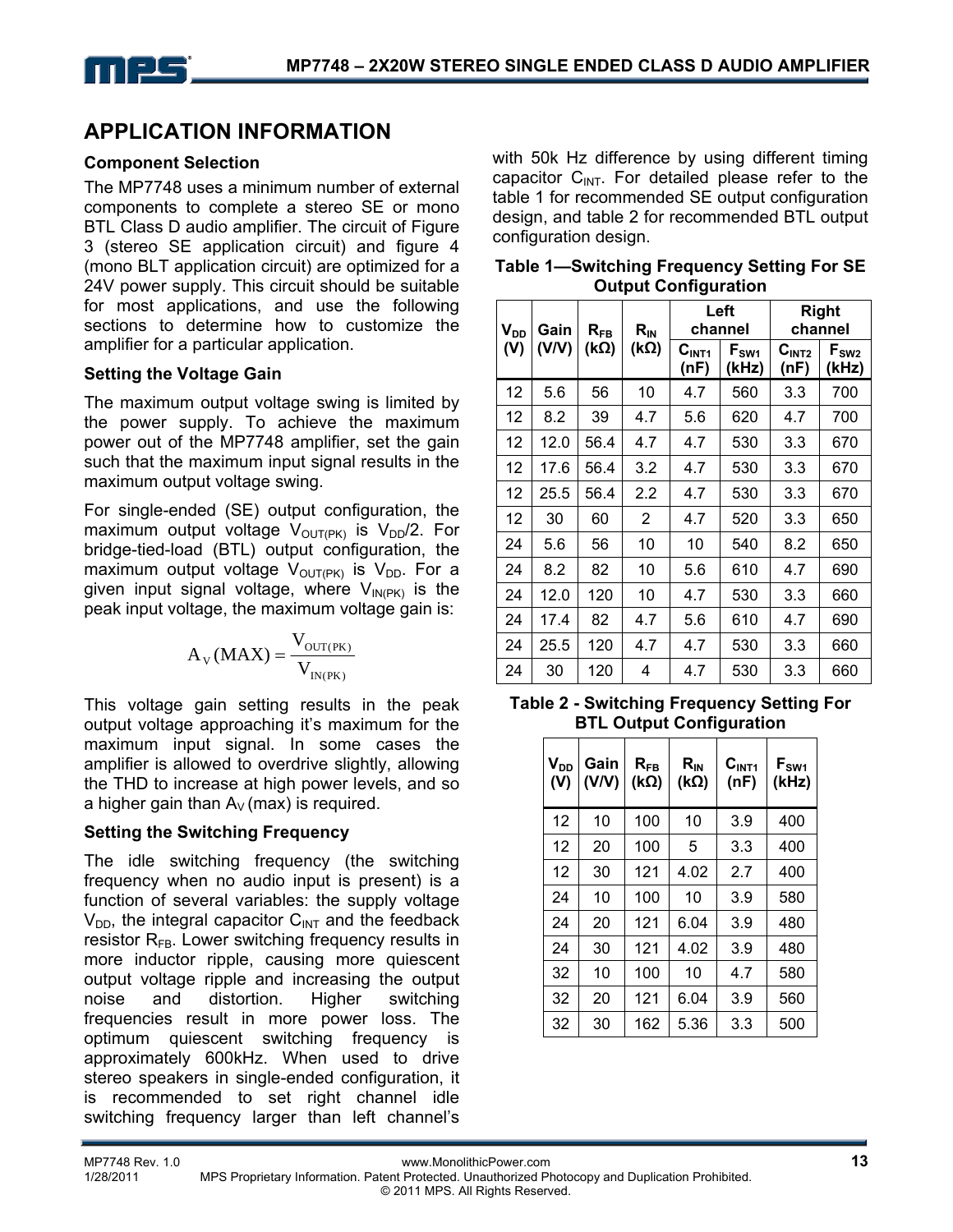

#### **Choosing the Output LC Filter**

The Inductor-Capacitor (LC) filter converts the pulse train at SW to the output voltage that drives the speaker. There are two kinds of LC filter structure depending on the output configuration.



#### **Figure 3—SE Filter Configuration**



**Figure 4—BTL Filter Configuration**  Where:

$$
L_{F} = L_{F1} + L_{F2},
$$
  
\n
$$
C_{F} = C_{X} + \frac{C_{Y1} \times C_{Y2}}{C_{Y1} + C_{Y2}},
$$
  
\n
$$
L_{F1} = L_{F2};
$$
  
\n
$$
C_{Y1} = C_{Y2}
$$

The characteristic frequency of the LC filter needs to be high enough to allow high frequency audio to the output, yet needs to be low enough to filter out high frequency products of the pulses from SW. The characteristic frequency of the LC filter is:

$$
f_0 = \frac{1}{2 \times \pi \times \sqrt{L_F} \times C_F}
$$

The quality factor (Q) of the LC filter is important. If this is too low, output noise will increase, if this is too high, then peaking may occur at high signal frequencies reducing the passband flatness. The circuit Q is set by the load resistance (speaker resistance, typically  $4Ω$  or  $8Ω$ ). The Q is calculated as:

$$
Q = \frac{R_{\text{LOAD}}}{\omega_0 \times L_{\text{F}}} = \frac{R_{\text{LOAD}}}{2\pi \times f_0 \times L_{\text{F}}}
$$

 $\omega_0$  is the characteristic frequency in radians per second and  $f_0$  is in Hz. Use an LC filter with Q between 0.7 and 1.

The actual output ripple and noise is greatly affected by the type of inductor and capacitor used in the LC filter. Use a film capacitor and an inductor with sufficient power handling capability to supply the output current to the load. The inductor should exhibit soft saturation characteristics. If the inductor exhibits hard saturation, it should operate well below the saturation current. Gapped ferrite, MPP, Powdered Iron, or similar type toroidal cores are recommended. If open or shielded bobbin ferrite cores are used for multi-channel designs, make sure that the start windings of each inductor line up (all starts going toward SW pin, or all starts going toward the output) to prevent crosstalk or other channel-to-channel interference.

#### **Output Coupling Capacitor For SE Output**

The output AC coupling capacitor  $C_{OUT}$  serves to block DC voltages and thus passes only the amplified AC signal from the LC filter to the load. The combination of the coupling capacitor,  $C<sub>OUT</sub>$ and the load resistance results in a first-order high-pass filter. The value of  $C_{\text{OUT}}$  should be selected such that the required minimum frequency is still allowed to pass. The output corner frequency (-3dB point),  $f_{\text{OUT}}$ , can be calculated as:

$$
f_{\text{OUT}} = \frac{1}{2 \times \pi \times R_{\text{LOAD}} \times C_{\text{OUT}}}
$$

Set the output corner frequency  $(f_{\text{OUT}})$  at or below the minimum required frequency.

The output coupling capacitor carries the full load current, so a capacitor should be chosen such that its ripple current rating is greater than the maximum load current. Low ESR aluminum electrolytic capacitors are recommended.

#### **Input Coupling Capacitor**

The input coupling capacitors  $C_{1N1}$  and  $C_{1N2}$  are used to pass only the AC signal at the input. In a typical system application, the source input signal is typically centered around the circuit ground, while the MP7748 input is at half the power supply voltage  $(V_{DD}/2)$ . The input coupling capacitor transmits the AC signal from the source

MP7748 Rev. 1.0 www.MonolithicPower.com **14**<br>1/28/2011 MPS Proprietary Information Patent Protected Unauthorized Photocopy and Duplication Prohibited

MPS Proprietary Information. Patent Protected. Unauthorized Photocopy and Duplication Prohibited. © 2011 MPS. All Rights Reserved.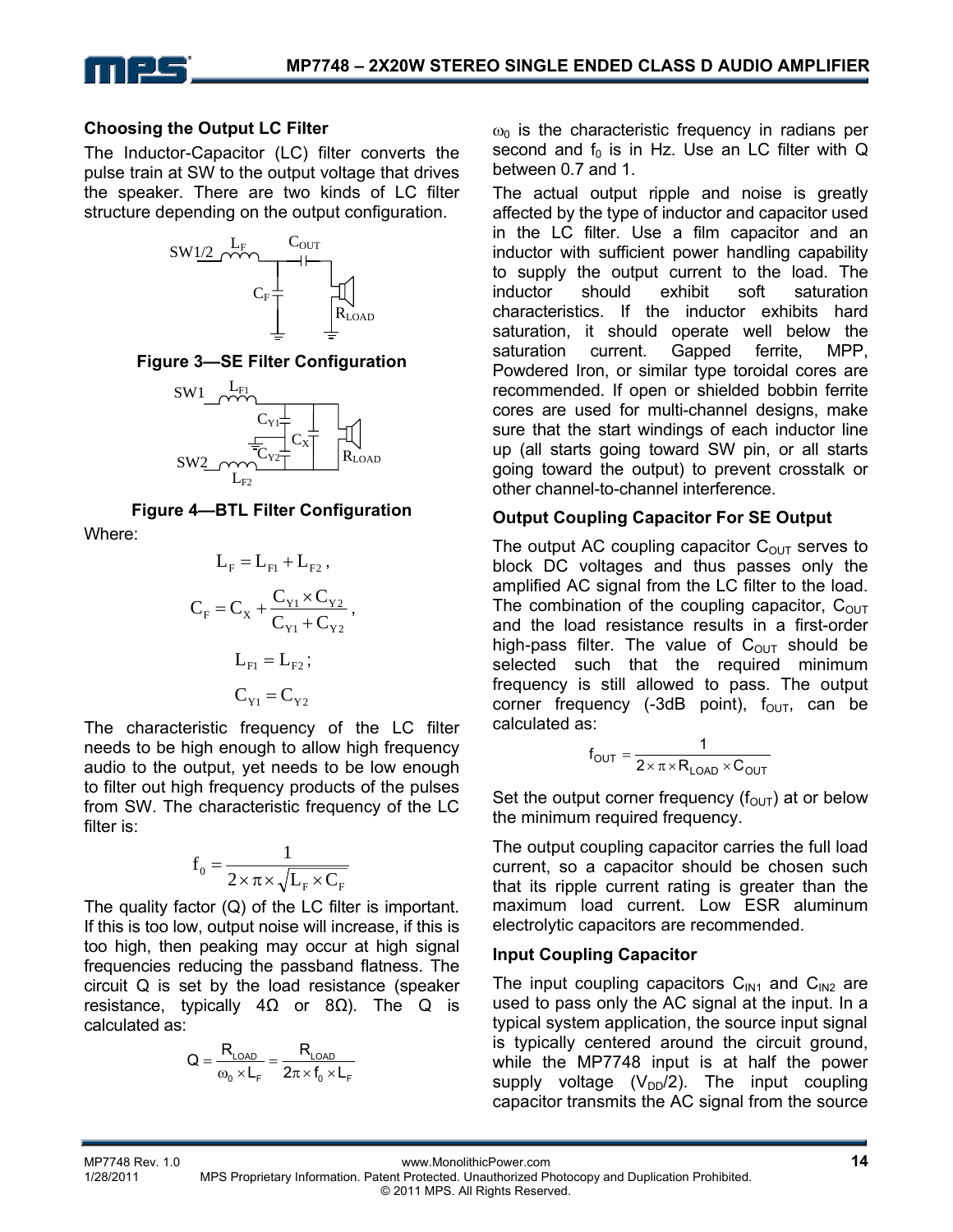to the MP7748 while blocking the DC voltage. Choose an input coupling capacitor such that the corner frequency  $(f_{IN})$  is less than the passband frequency. The corner frequency is calculated as:

$$
f_{IN} = \frac{1}{2 \times \pi \times R_{IN} \times C_{IN}}
$$

#### **Timer capacitor**

The start up source current slew rate is adjustable by selecting different capacitance of timer capacitor  $C_{TIMER}$ . The larger the  $C_{TIMER}$ capacitance is, the smaller the start up current slew rate is. It is recommended to use the  $C_{TIMER}$ which capacitance is larger than 312nF, so the start up current slew rate would be smaller than 20mA/50ms which would help to eliminate the turn on pop. The recommended 2.2µF capacitor  $C_{\text{TIMER}}$  results in a start up current slew rate of approximately 20mA/350ms.

#### **Power Source**

For maximum output power, the amplifier circuit requires a regulated external power source to supply the power to the amplifier. The higher the power supply voltage, the more power can be delivered to a given load resistance, however if the power source voltage exceeds the maximum voltage of 36V, the MP7748 may sustain damage. The power supply rejection of the MP7748 is excellent, however noise at the power supply can get to the output, so care must be taken to minimize power supply noise within the pass-band frequencies. Bypass the power supply with a large capacitor (typically aluminum electrolytic) along with a smaller 1µF ceramic capacitor at the MP7748  $V_{DD}$  supply pins.

#### **PCB Layout**

The circuit layout is critical for optimum performance and low output distortion and noise. It is highly recommended to duplicate EVB layout for optimum performance. If change is necessary, please follow these guidelines and take Figure 7 for references.

1) Place the following components as close to the MP7748 as possible:

#### Bootstrap Cap

 $C_{BS1}$  and  $C_{BS2}$  are used to supply the gate drive current to the internal high-side MOSFET. Place  $C_{BS1}$  as close to BST1/2 pin and SW1/2 pin as possible. Likewise, place  $C_{BS2}$  as close to BST2 pin and SW2 pins as possible.

#### Power Supply Bypass Cap

 $C_{\text{BYP1}}$  and  $C_{\text{BYP2}}$  carry the transient current for the switching power stage. To prevent overstressing of the MP7748 and excessive noise at the output, place  $C_{BYP1}$  as close to VDD1 pins and PGND1 pins as possible and also place  $C_{BYP2}$  as close to VDD2 pins and PGND2 pins as possible.

#### Integral Capacitors

 $C<sub>INT</sub>$  are used to set the amplifier switching frequencies and are typically on the order of a few nF. Place the integral capacitor  $C_{INT}$  as close to the corresponding input as possible to reduce distortion and noise. For example, place  $C<sub>INT1</sub>$  as close to pins 2 and 3 as possible at SE output configuration.

#### Reference Bypass Capacitors For SE Output

When used with SE output, CR1 and CR2 is needed to filter the ½ VDD reference voltages. Place  $C_{R1}$  and  $C_{R2}$  as close to the IC as possible to improve power supply rejection and reduce distortion and noise at the output.

2) The Inductor-Capacitor (LC) filter converts the pulse train at SW to the output voltage that drives the speaker. Please keep the filter capacitor close to the inductor.

3) When laying out the PCB, use two separate ground planes, analog ground (AGND) and power ground (PGND), and connect the two grounds together at a single point (usually around the bulk bypass capacitor) to prevent noise injection into the amplifier input to reduce distortion.

4) Keep the sensitive feedback signal trace on the input side and shield the trace with the AGND plane. Make sure that any traces carrying the switch node (SW) voltages are separated far from any input signal traces. If it is required to run the SW trace near the input, shield the input with a ground plane between the traces. Make sure that each channel is physically separated to prevent crosstalk. Make sure that all inductors used on a single circuit board have the same orientation.

Also, make sure that the power supply is routed from the source to each channel individually, not serially. This prevents channel-to-channel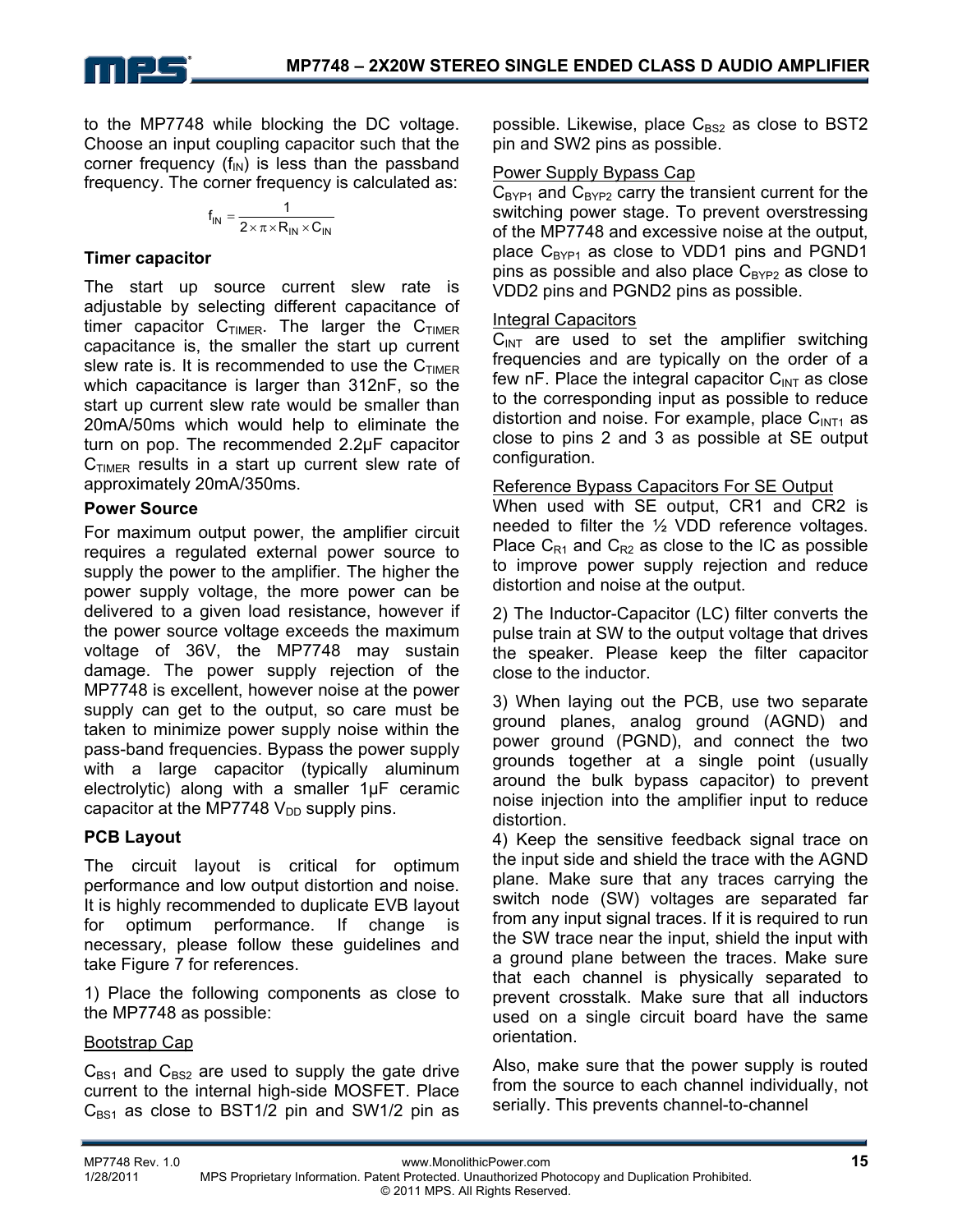coupling through the power supply input.

#### **Electro-Magnetic Interference (EMI) Considerations**

Due to the switching nature of the Class D amplifier, care must be taken to minimize the effects of electromagnetic interference from the amplifier. However, with proper component selection and careful attention to circuit layout, the effects of the EMI due to the amplifier switching can be minimized.

The power inductors are a potential source of radiated emissions. For the best EMI performance, use toroidal inductors, since the magnetic field is well contained inside the core. However toroidal inductors can be expensive to wind. For a more economical solution, use shielded gapped ferrite or shielded ferrite bobbin core inductors. These inductors typically do not contain the field as well toroidal inductors, but usually can achieve a better balance of good EMI performance with low cost.

The size of high-current loops that carry rapidly changing currents needs to be minimized. To do this, make sure that the  $V_{DD}$  bypass capacitors are as close to the MP7748 as possible.

Nodes that carry rapidly changing voltage, such as SW, need to be made as small as possible. If sensitive traces run near a trace connected to SW, place a ground shield between the traces.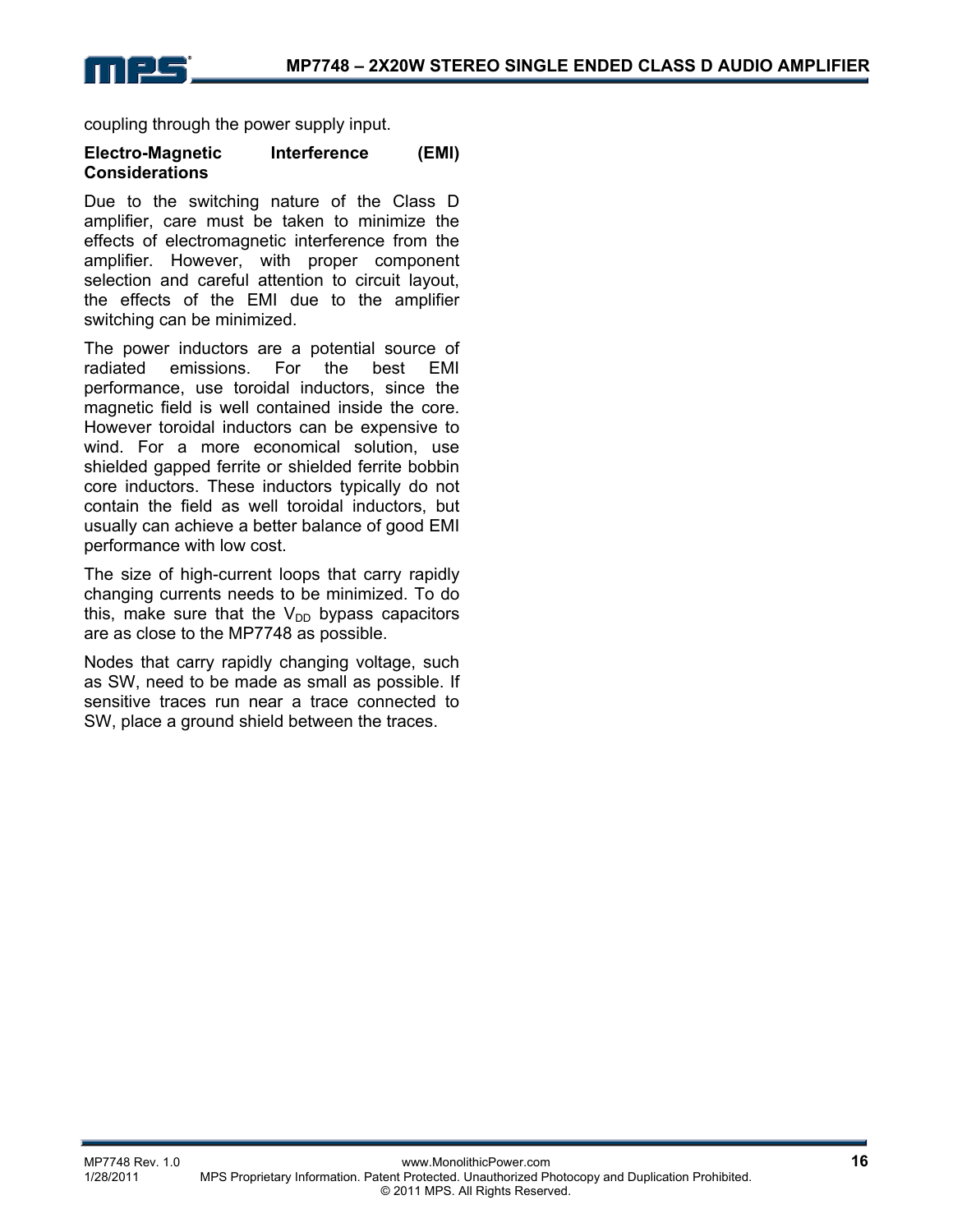

### **YPICAL APPLICATION CIRCUIT**

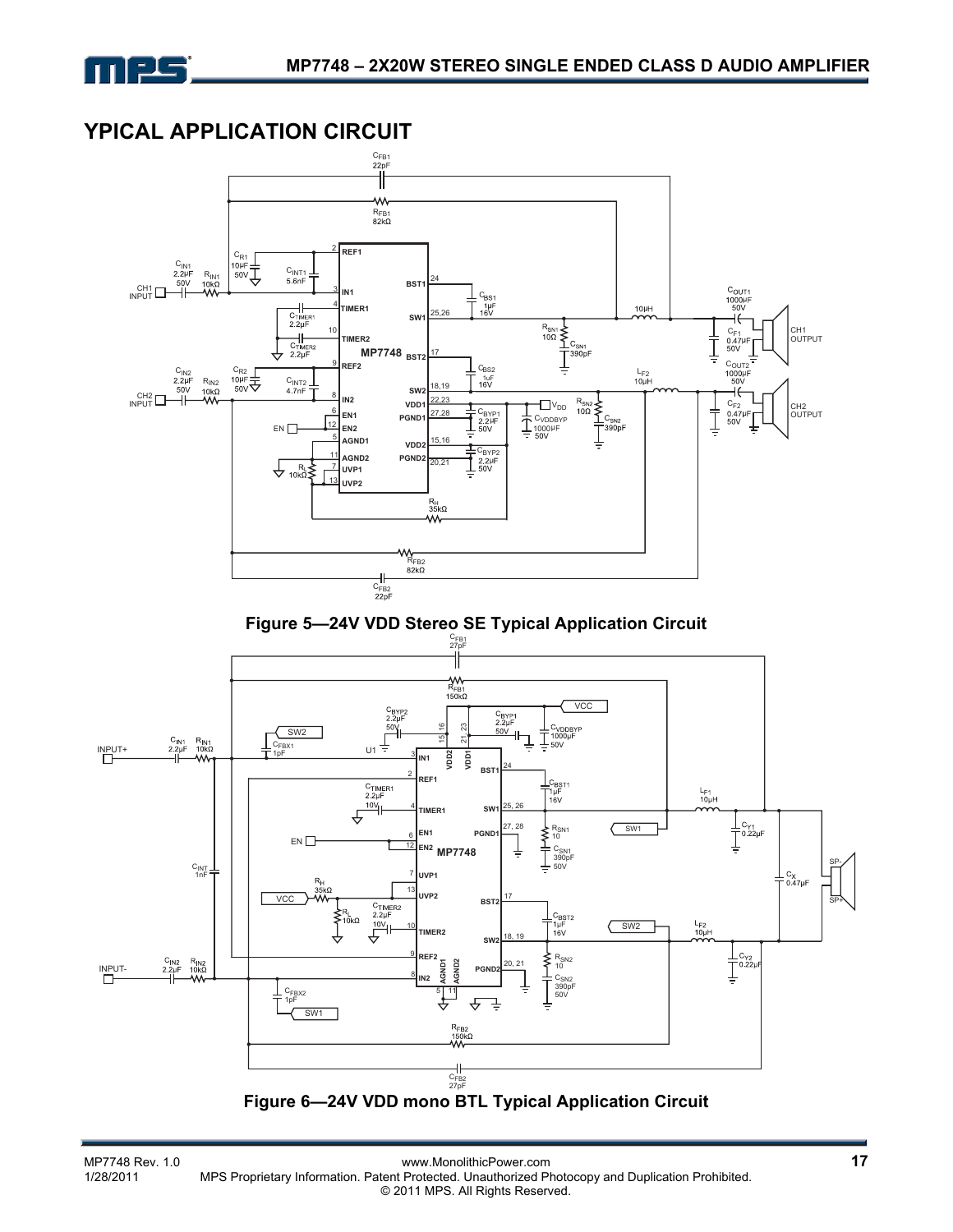





**Top Bottom Bottom** 





**Figure 8—Mono BTL Reference PCB Layout**